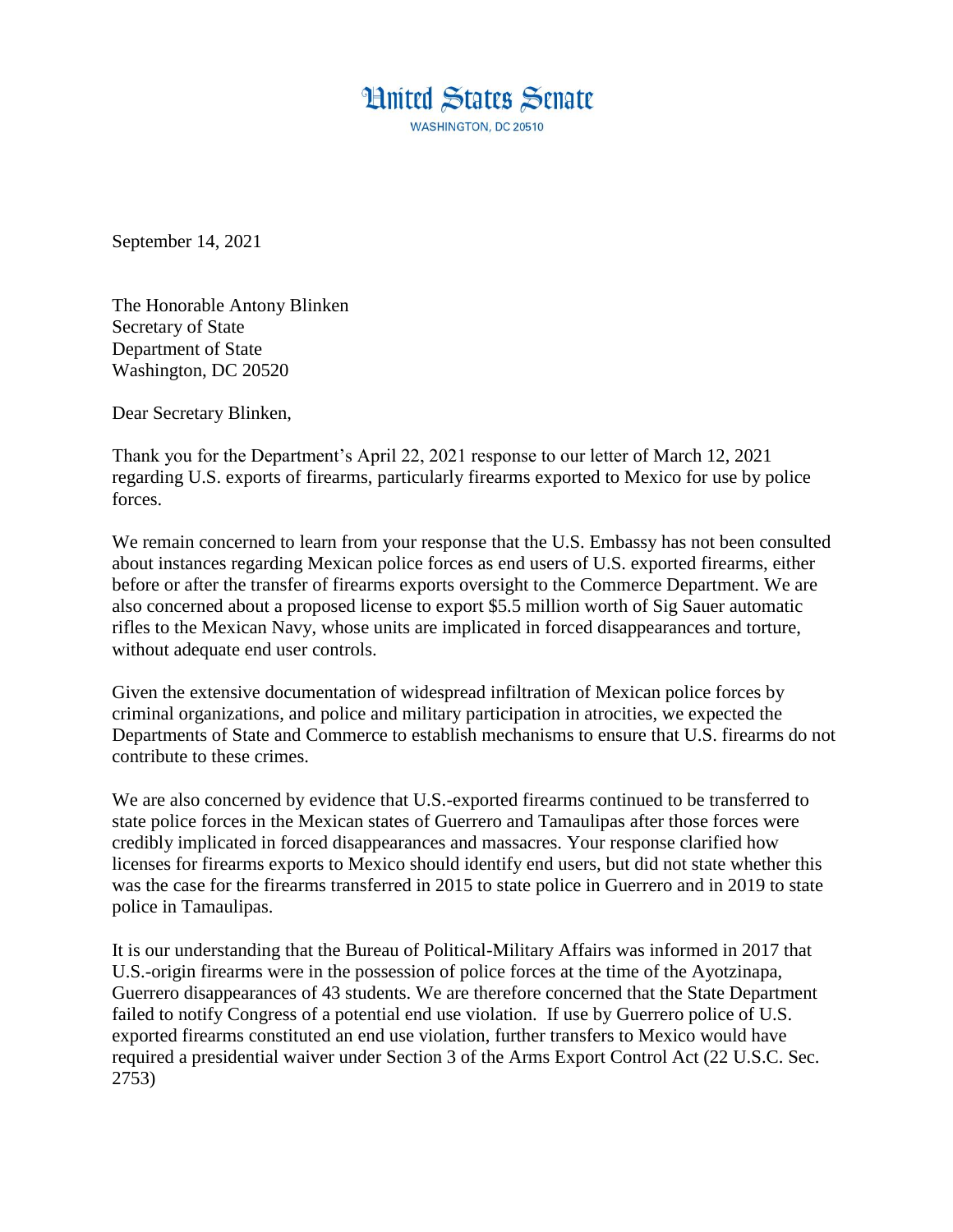You informed us that the "Watch List" of suspect and sanctioned end users maintained by DDTC has been shared with the Department of Commerce as an internal screening tool. However, it is our understanding that this tool lists *private* entities, *not* government security force units, and that the relevant list of security force units and individuals in those units alleged to have committed human rights abuses is the International Vetting and Security Tracking (INVEST) database used for Leahy vetting purposes.

The lack of authorized or prohibited end users in licenses for export of firearms to the Mexican military is of particular concern with regard to the currently proposed export of automatic rifles to the Mexican Navy.<sup>1</sup> In a 2019 study, more than  $65\%$  of detainees over a ten-year period said that they suffered torture while in Navy custody, including asphyxia, electric shocks, burns, and rape.<sup>2</sup> Mexico's official National Human Rights Commission last year issued a finding of the Navy's responsibility for 27 forced disappearances in 2018.<sup>3</sup>

We also understand from your response that, after approval of a license for U.S. exported firearms that remain on the U.S. Munitions List (such as fully automatic machineguns), the State Department does not receive notification of shipments of such firearms. If a license issued years before named police units as end users that were subsequently implicated in human rights violations, it would require affirmative action by the State Department to intervene and prevent shipments of such weapons to the implicated units.

In the midst of these concerns about firearms exports to Mexico, the Commerce Department issued a rule change in December 2020, without public comment, that *eases* firearms exports to Mexico. The rule change grants to Mexico a License Exception Strategic Trade Authorization (STA) that raises Mexico's status as a trading partner in sensitive goods, and may exempt Mexico from identifying consignees for licensed firearms shipments.

We understand from your response that the Blue Lantern program continues to function for postshipment only for items on Category I of the U.S. Munitions List, which excludes semiautomatic and non-automatic firearms. As a result, Blue Lantern checks apparently have been terminated for assault rifles that are not fully automatic and other semi-automatic and nonautomatic firearms.

 $\overline{a}$ 

<sup>1</sup> DDTC-20-072, Congressional Notification, July 29, 2021.

<sup>2</sup> Carlos Silva Forné and Sergio Padilla Oñate, "Tortura en la Guerra contra el narcotráfico en México, entre la militarización, el control politico y el nuevo sistema de justiciar penal," *Latin America Law Review*, no. 04 (2020): 107-128, doi: https://doi.org/10.29263/lar04.2020.05

<sup>3</sup> Comisión Nacional de Derechos Humanos, Recomendación No. 36VG-2020,

https://www.cndh.org.mx/sites/default/files/documentos/2020-07/RecVG\_036.pdf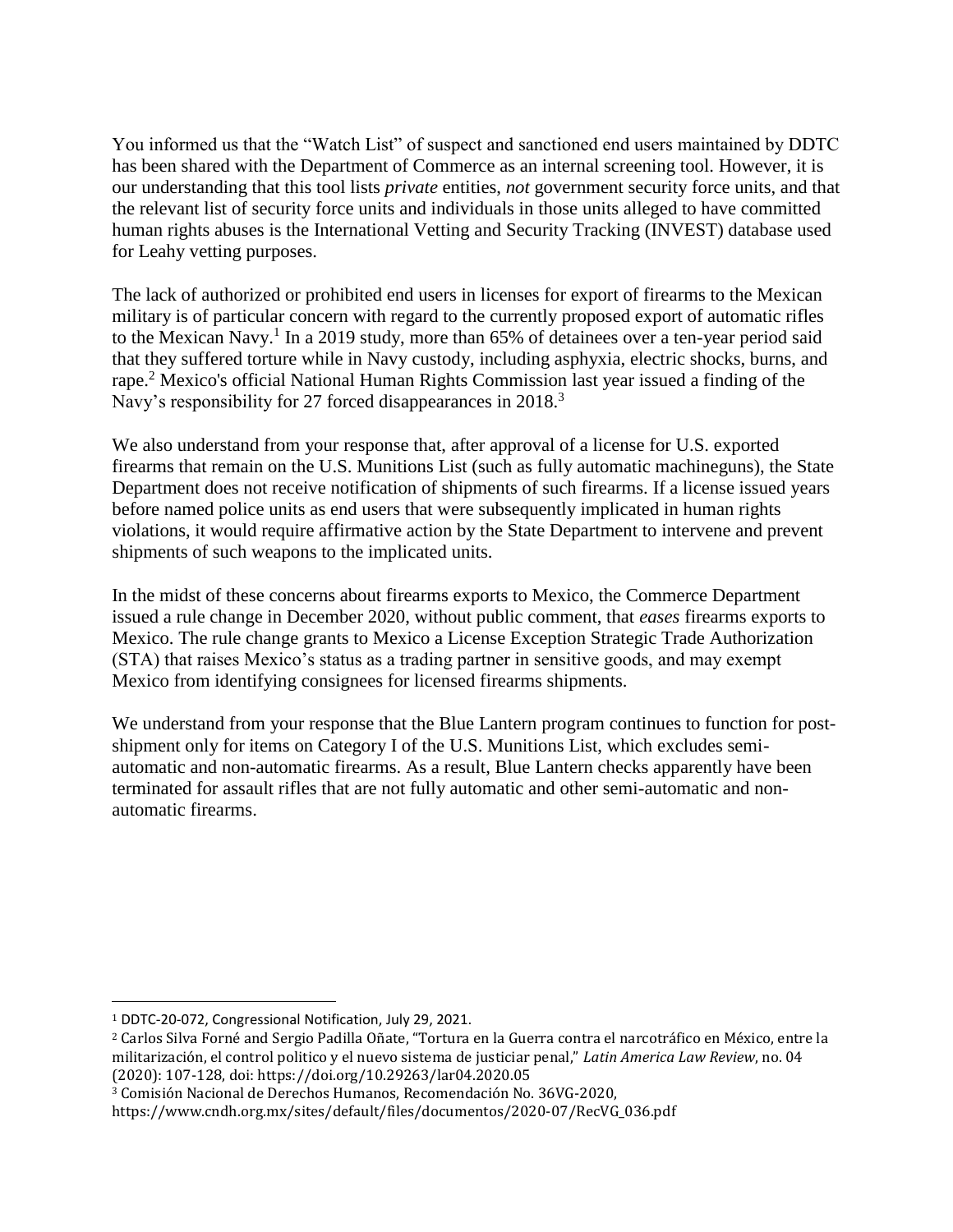We urge you to immediately begin a review of all existing licenses for exports of firearms to Mexico for use by the Mexican police and Navy, issued by the Directorate of Defense Trade Controls (DDTC) before and since March 2020, and to suspend licenses that either (1) identify as end users police or naval forces that have been credibly implicated in the INVEST database in serious human rights abuses or as colluding with criminal organizations, or (2) do not accurately identify end users. This should include but not be limited to the license for export of more than \$1 million in automatic rifle kits notified to Congress in late December 2020, and automatic rifles for use by the Mexican Navy and Marines notified to Congress in July 2021.

We are further concerned by the fact that firearms transferred to Commerce Department jurisdiction are not regulated as crime control equipment, even if they are exported to foreign police units. The lack of regulation conflicts with the Congress' intent in Section 502B of the Foreign Assistance Act to subject such highly lethal and fungible items to the more rigorous controls of the Foreign Assistance Act. This is especially troubling in light of the fact that, due to their transfer off the U.S. Munitions List, these items are no longer subject to statutorilymandated congressional reporting requirements in the event of an end use violation. We therefore request you to direct the Assistant Secretary of State for Democracy, Human Rights, and Labor to report to the relevant congressional committees whether the Commerce Department has exported firearms to foreign police units that would otherwise be ineligible for such exports if they were properly categorized as crime control equipment.

In addition, we would appreciate your answers to the following questions:

- 1. Has the Department of State issued any pre- or post-licensing communication, either to U.S. exporters or to SEDENA or the Mexican Navy, informing or reminding them of restrictions on police and military unit end users or on the re-transfer of firearms? If so, when did such communications occur and what limitations did they set?
- 2. When were U.S. Embassy staff or other U.S. officials first aware that U.S. firearms were sold for use by police forces in Guerrero and Tamaulipas? What actions were taken, if any, to prevent further U.S.-exported firearms from ending up in the hands of these police forces? If no action was taken, why not? We asked these questions in our March letter, and ask them again.
- 3. Please advise us of your final determination regarding whether end use violations were committed by police officers in either state.
- 4. Your response stated that U.S. Embassy staff were not consulted regarding Mexican police forces as end users of U.S. firearms. Have any other State Department officials, besides U.S. Embassy staff, been consulted before or since March 2020 about Mexican police forces as end users of U.S. firearms? If so, which bureaus, offices or other State Department entities were consulted, during what time period?
- 5. When did the State Department begin implementation of its policy requiring identification of state and local police forces in Mexico, if any, as potential end-users of U.S. Munitions List firearms exports?
- 6. What specific types of data does DDTC maintain on firearms transferred to Mexican police and military forces, including end user units, number of items, and manufacturers and serial numbers of firearms?